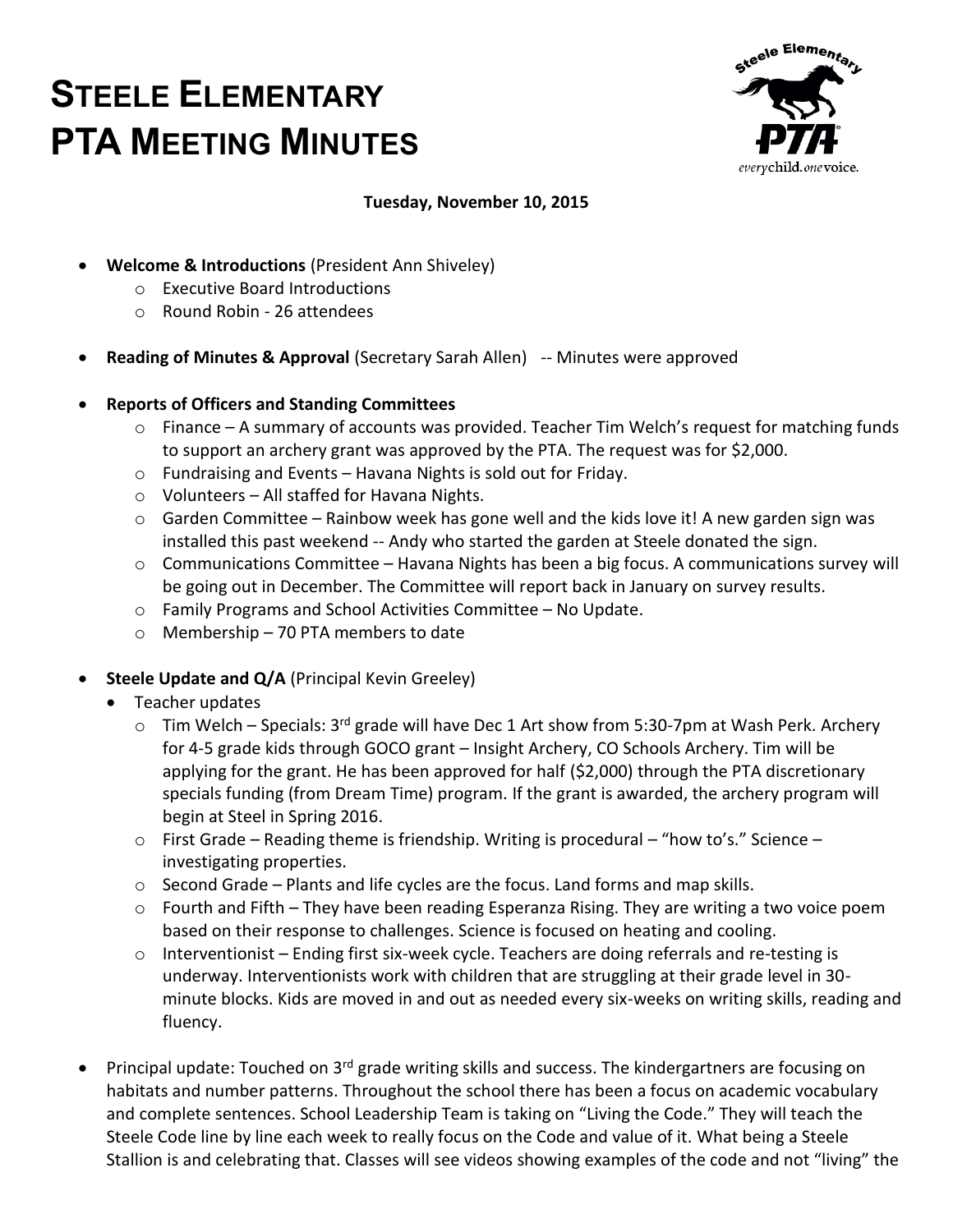code.

- **New Business** 
	- o Student Council Update (Darci Barlow) Goal is to help support bringing the "Steele code to life." Kids meet twice a month  $-1^{\text{st}}$  and 3<sup>rd</sup> week. Elections occur in September and kids are all from 4<sup>th</sup> and 5<sup>th</sup> grades. See attached document with more details about Student Council and their work.
	- o President's Update (Ann Shiveley)
		- **Tim's funding approved by the attendees.**
		- **The PTA Executive Board (EB) has developed a succession plan for the EB and Committee** chairs. We will begin hosting mixers to introduce people to these roles.
		- In January, we invite parents that may be interested in learning more about the work and potential roles of the Executive Board to attend a meeting at Steele. These are held the first Wednesday of the month at 8:20am.
- **Volunteer Recognition** (Ann Shiveley)
	- o Maureen Savage Havana Sweat brought in \$350 in fundraising.
	- o Giselle Monahan stepped up to be the treasurer for Havana Nights
	- $\circ$  Betsy Wagner is doing the graphics for the banners for year round sponsors. She also did the directory and cover ads.
	- o Eliza Kitell for grocery cards. She has sold so many cards!
	- $\circ$  Jim Grimes for helping on the Communications committee and attending EB meetings. He keeps everyone up to date and is everywhere that is needed around the school.
- **Middle School Presentations –** Parents and students presented
	- Merrill General feedback:
		- o Good support and direction from teachers.
		- $\circ$  Small 6<sup>th</sup> grade classes help teachers focus on students.
		- $\circ$  160 kids in 6<sup>th</sup> grade.
		- $\circ$  130 proficient or advanced in this new class which was a first for the school.
		- $\circ$  Class size: 26-29 kids per class. Next year the goal is 25 kids per class by adding an additional "section."
		- o ESL has not presented as a challenge.
		- o Enrichment is an option quarterly for kids who are proficient or above.
		- $\circ$  30 Steele 5<sup>th</sup> graders went to Merrill.
	- $\bullet$  DSST
		- o Preference for admission is no longer going to neighborhood. All Steele kids must lottery in.
		- $\circ$  It's a new school. There are growing pains as it develops three-year old school.
		- $\circ$  46 girls to 54 boys in 6<sup>th</sup> grade class. Their charter is 50% of each. Sixth grade class: 169 students
		- o Student/teacher ratio: 1 to 30
	- GALS Girls Athletic Leadership School
		- $\circ$  Philosophy strong body equals a strong mind.
		- $\circ$  Sixth through 10<sup>th</sup> grade now. Full high school in two years.
		- o Only single sex DPS charter school.

## **Next Meeting: Tuesday, January 12, 2016**